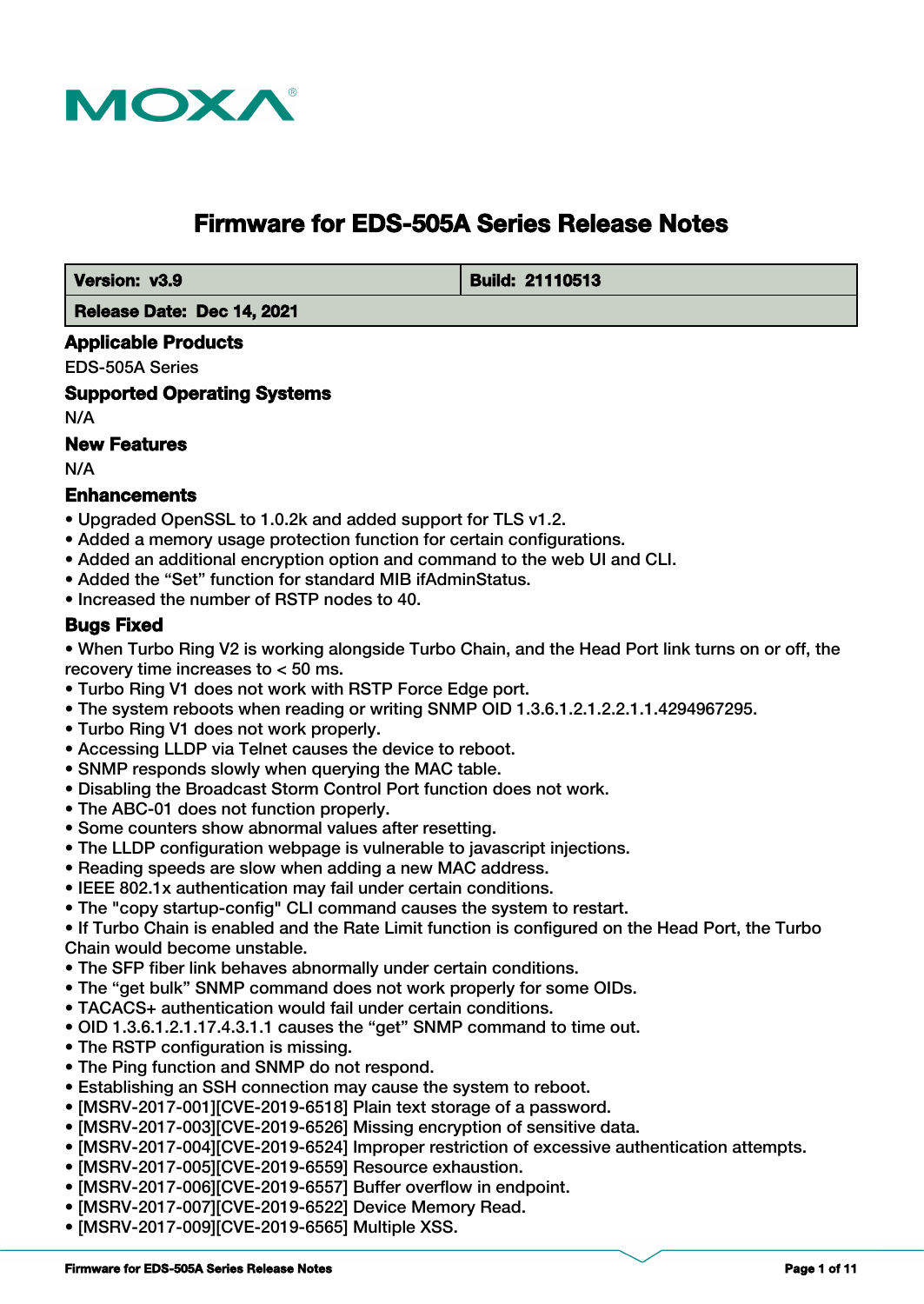

- [MSRV-2017-011][CVE-2019-6561] Cross-Site Request Forgery (CSRF).
- [MSRV-2017-013] Use of a broken or risky cryptographic algorithm.
- [MSRV-2017-014] Use of hard-coded cryptographic key.
- [MSRV-2017-015] Use of hard-coded password.
- [MSRV-2017-018] Weak password requirements.
- [MSRV-2017-019] Information exposure.
- [MSRV-2017-020][CVE-2017-13703] Buffer overflow in the session ID.
- [MSRV-2017-021][CVE-2017-13702] Cookie management.
- [MSRV-2017-022][CVE-2017-13700] Cross-site scripting (XSS).
- [MSRV-2017-026] Use of a broken or unsecure cryptographic algorithm.
- [MSRV-2019-002] XSS vulnerability in the LLDP diagnostic page.
- [MSRV-2019-003] Denial of Service (web service) by improper HTTP GET command.
- [MSRV-2019-004] Denial of Service (web service) by over-sized firmware upgrade through HTTP/HTTPS.

• [MSRV-2019-005] Denial of Service (web service) by excessive length of HTTP GET command.

#### **Changes**

N/A

#### **Notes**

• MSRV is Moxa's internal security vulnerability tracking ID.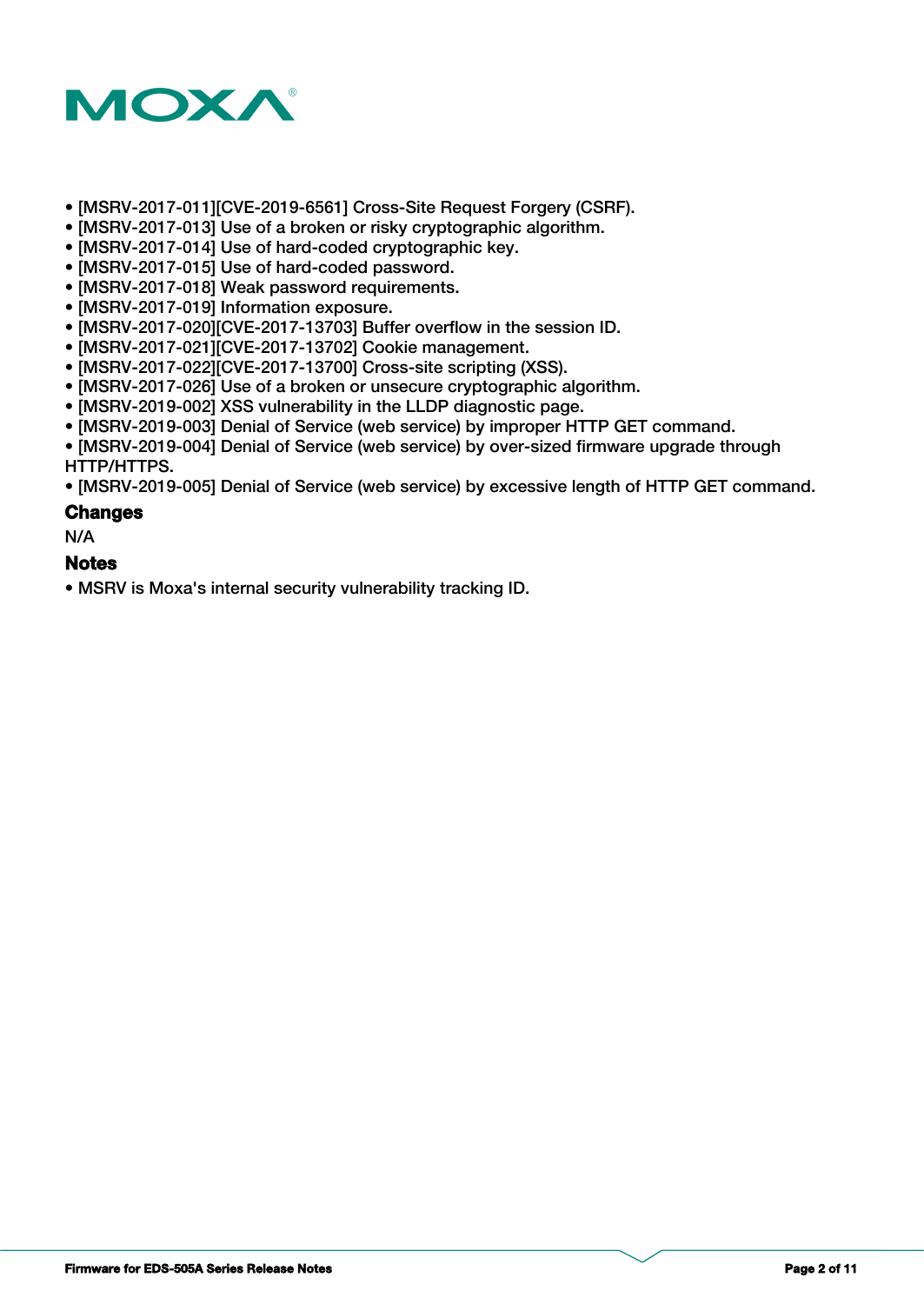

#### **Version: v3.8 Build: Build: Build: Build: 17041115**

 **Release Date: Apr 05, 2017**

#### **Applicable Products**

EDS-505A-SS-SC-T, EDS-505A-MM-SC-T, EDS-505A-MM-SC, EDS-505A, EDS-505A-T, EDS-505A-MM-ST, EDS-505A-MM-ST-T, EDS-505A-SS-SC

#### **Supported Operating Systems**

N/A

#### **New Features**

N/A

#### **Enhancements**

- Add warning message when default password was not changed
- Encrypt security Keys in user interface
- Enhance RSTP compatibility

#### **Bugs Fixed**

- Cross-site scripting vulnerability
- Denial of Service attack vulnerability
- Privilege escalation vulnerability
- SSL v2/v3 vulnerability in https
- Web console cannot be accessed due to SNMP get bulk
- Specific CLI command cause switch reboot with default settings
- Add a new VLAN will change IGMP querier state from disable to enable.
- Saving configuration to ABC-01 cannot be performed via IE browser
- Rate limit cannot be set in web UI
- Telnet hangs after SSH disabled
- Correct RSTP edge definition in exported configuration file
- Correct authorization of Radius/TACACS+ login
- Correct RSTP Auto-Edge behavior
- After upgrade firmware, the system maybe warm start when user login the switch

#### **Changes**

N/A

#### **Notes**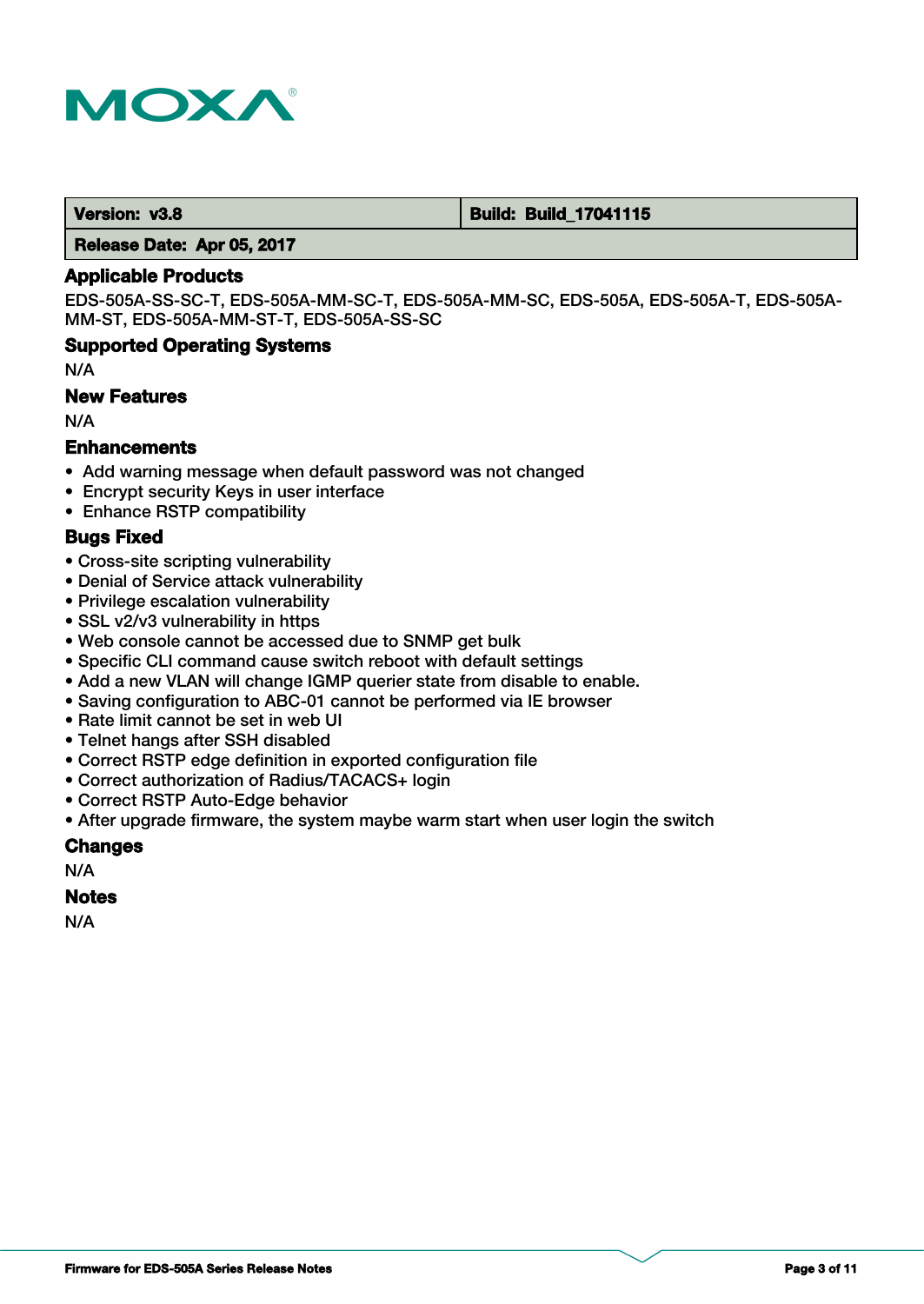

 **Version: v3.4 Build: Build: Build: 14121010** 

 **Release Date: N/A**

## **Applicable Products**

EDS-505A

## **Supported Operating Systems**

N/A

## **New Features**

N/A

## **Enhancements**

N/A

## **Bugs Fixed**

• Web user interface display errors under Java 8 environment.

### **Changes**

N/A

## **Notes**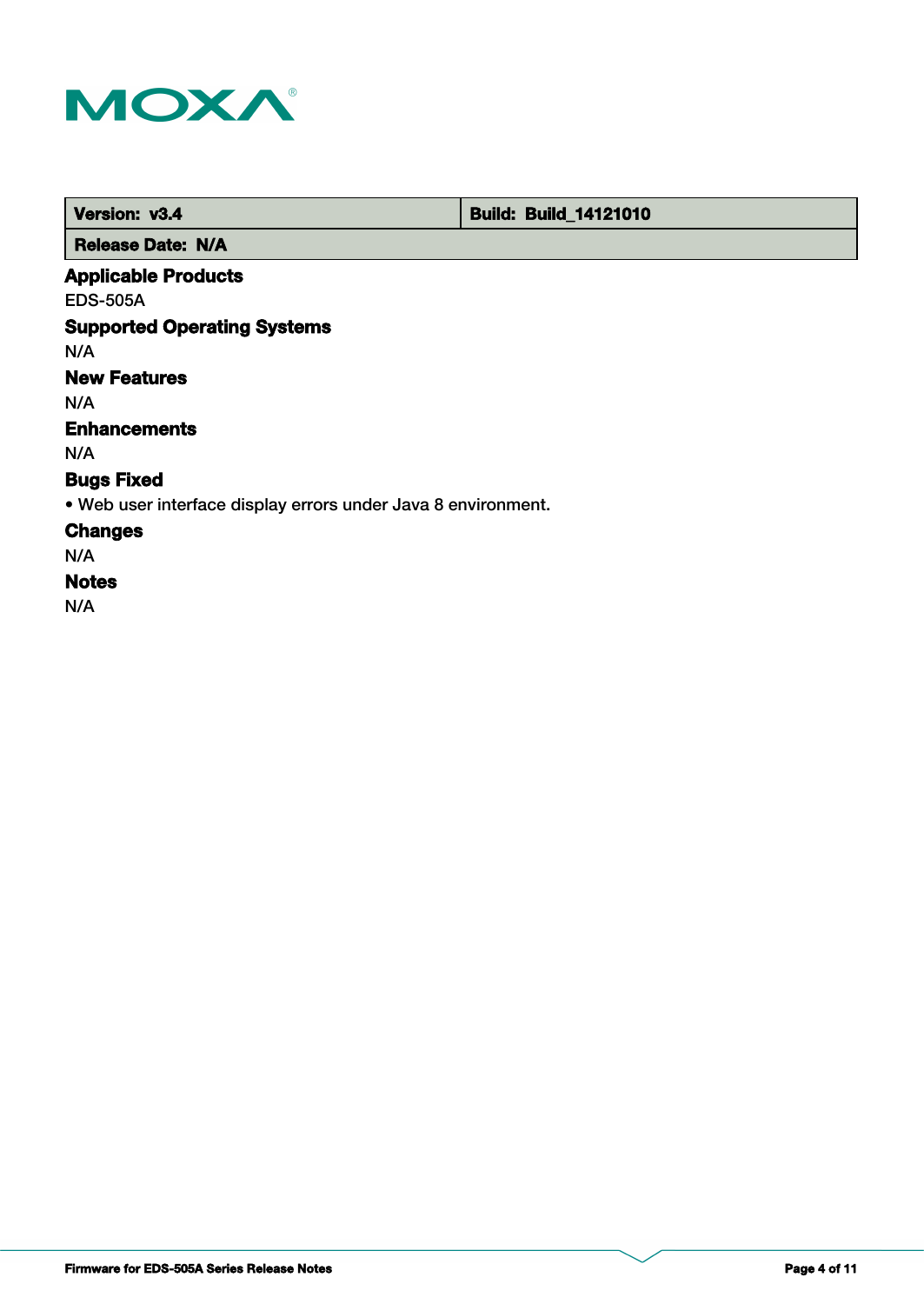

**Version: v3.3 Build: N/A** 

 **Release Date: N/A**

## **Applicable Products**

EDS-505A

### **Supported Operating Systems**

N/A

## **New Features**

N/A

#### **Enhancements**

- Added web interface for loop-protection enable/disable.
- Added web interface for SSH/SSL key generation.
- Added web interface/CLI/SNMP for NTP/SNTP client settings.

#### **Bugs Fixed**

- Login failed in the CLI mode when the password included special characters.
- Hybrid VLAN lacks SNMP MIB object.
- SFP DDM displayed inaccurate values.
- IEEE 1588 PTP did not function correctly.

## **Changes**

N/A

### **Notes**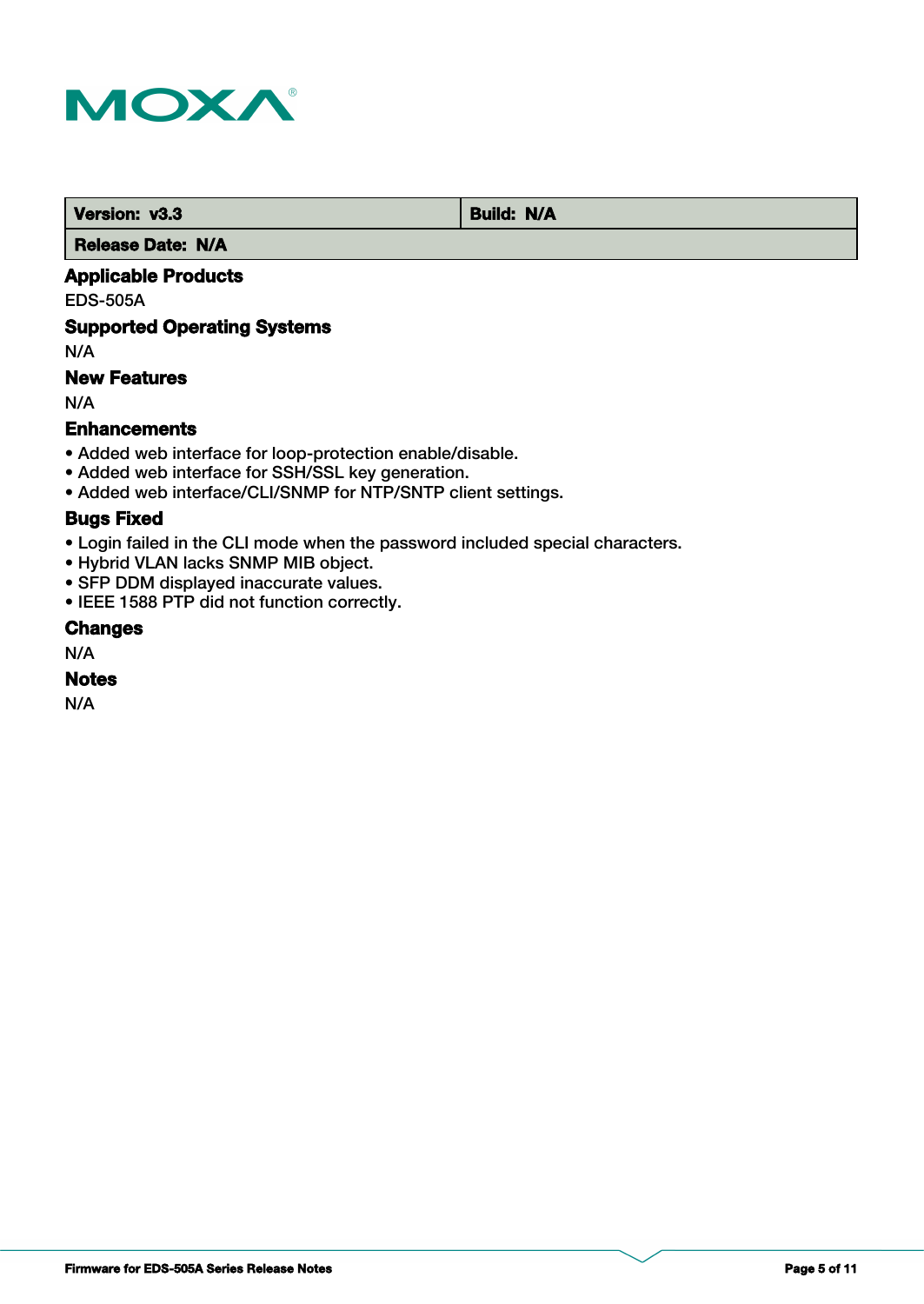

*Version: v3.1* **Build: N/A** 

 **Release Date: N/A**

## **Applicable Products**

EDS-505A

## **Supported Operating Systems**

N/A

## **New Features**

N/A

#### **Enhancements**

- Passed ODVA EtherNet/IP certificate.
- Added some minor SNMP OIDs.
- Enhanced multicast performance.
- Added version number in MIB file.

## **Bugs Fixed**

- NTP could not synchronize time in default settings.
- NTP client function could not work with Windows XP NTP server.
- Firmware failed to upgrade when IEEE 802.1x was enabled.
- Switch rebooted when receiving IGMP v3 packets (commonly used in Windows 7).

#### **Changes**

N/A

#### **Notes**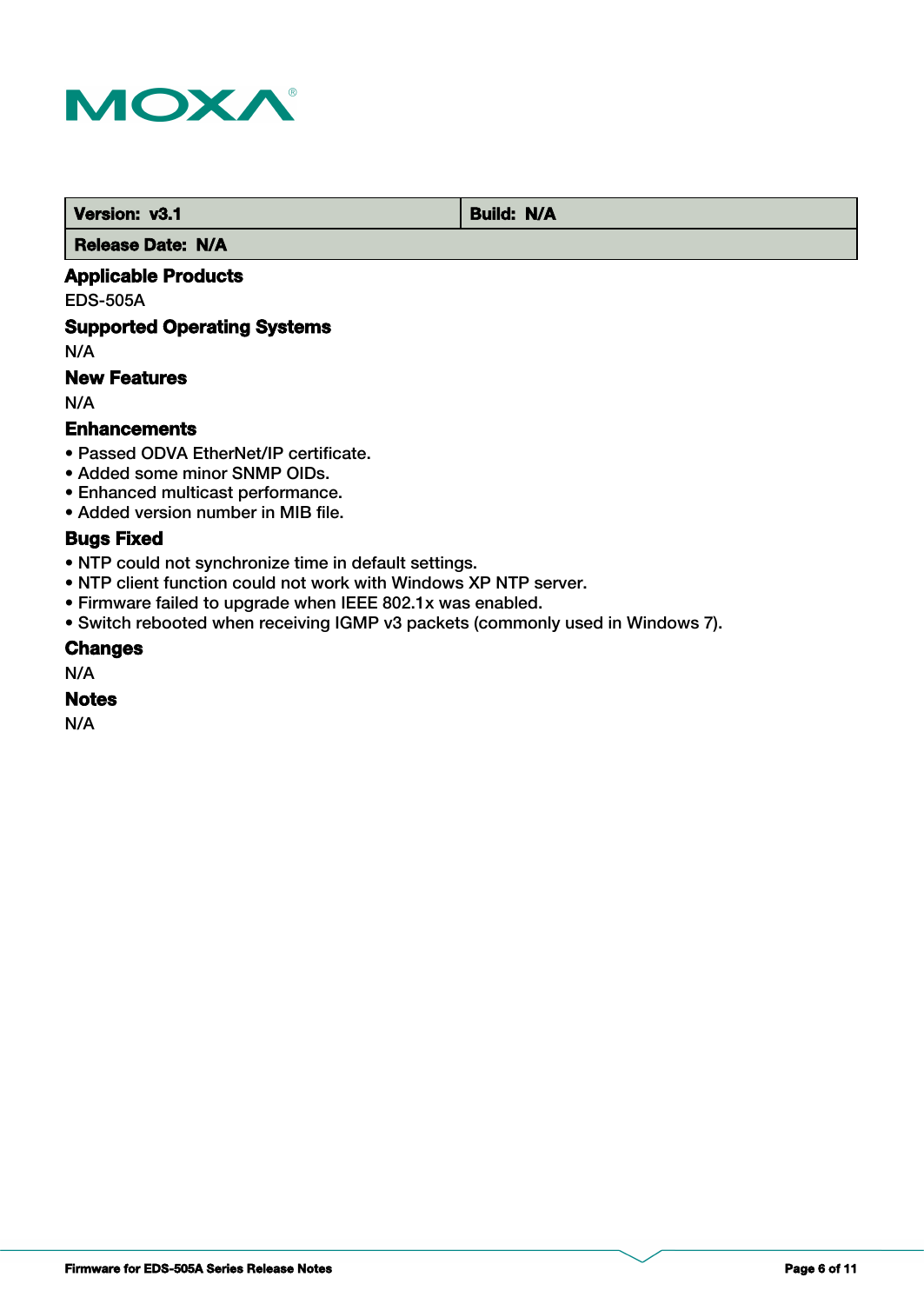

 **Version: v3.0 Build: N/A** 

 **Release Date: N/A**

## **Applicable Products**

EDS-505A

## **Supported Operating Systems**

N/A

#### **New Features**

- RSTP-2004.
- MSTP.
- NTP Server/Client.
- IEEE 1588 PTP V2.
- RADIUS and TACACS+ for user login authentication.
- RADIUS for 802.1x port authentication.
- Hybrid VLAN.
- Command Line Interface.
- EtherNet/IP.
- Egress rate limit.
- Unknown unicast filtering.
- CPU loading monitoring.
- Change IP without reboot.
- DHCP Discover retry configuration.
- GARP timer adjustment.
- Loop-protection.
- Link Fault Shutdown (Disable mode in "Rate Limit" function).

## **Enhancements**

N/A

## **Bugs Fixed**

N/A

#### **Changes**

N/A

## **Notes**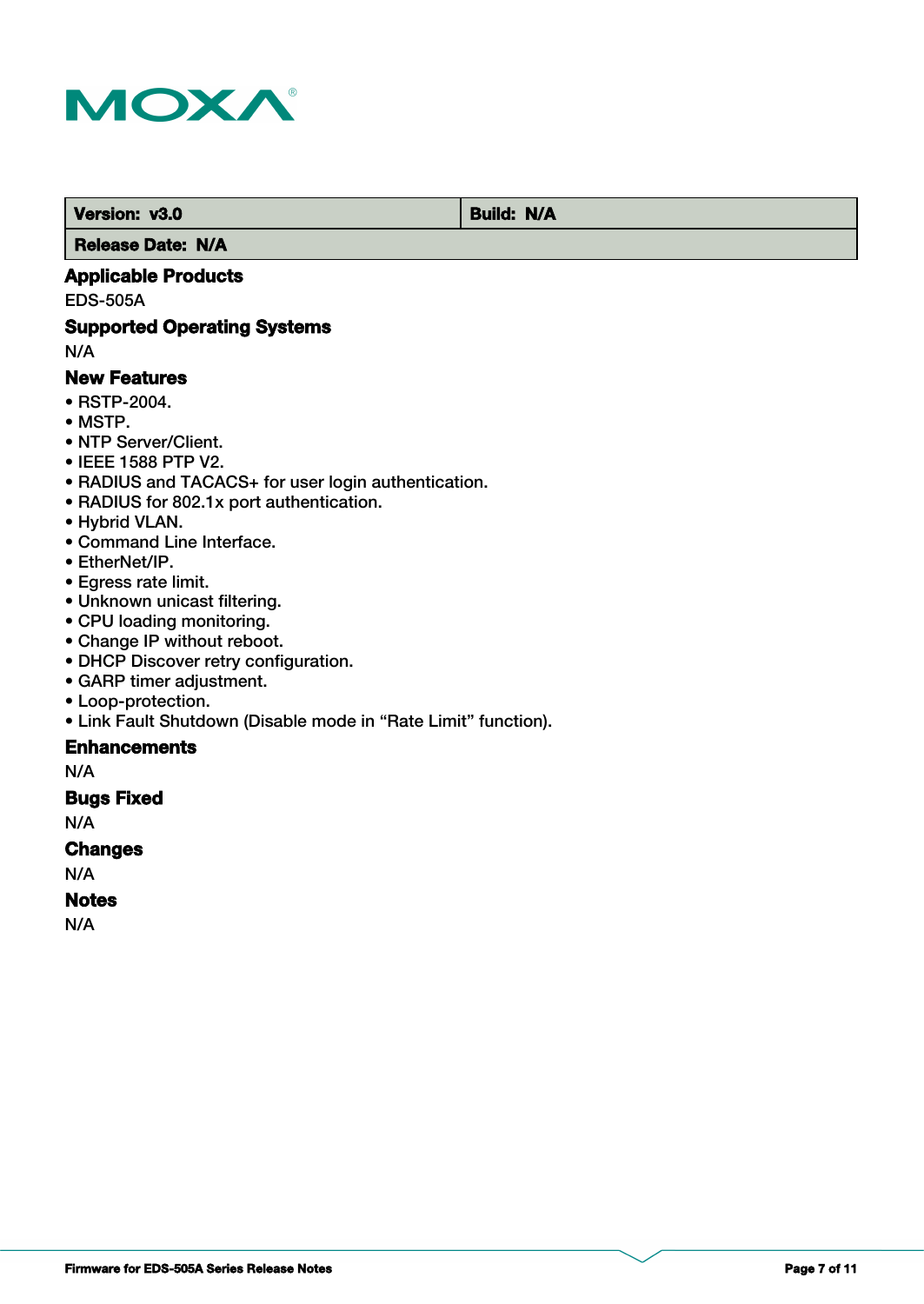

| Version: v2.6<br><b>Build: N/A</b> |
|------------------------------------|
|------------------------------------|

 **Release Date: Dec 21, 2009**

## **Applicable Products**

EDS-505A-MM-ST-T, EDS-505A-MM-SC-T, EDS-505A-SS-SC-T, EDS-505A-T, EDS-505A-MM-SC, EDS-505A-SS-SC, EDS-505A-MM-ST, EDS-505A

## **Supported Operating Systems**

N/A

#### **New Features**

• Supports TurboPack™ 2009 (Add the new managed functions of Turbo Chain, IPv6, Modbus/TCP, IEEE 1588 PTP, SNMP Inform, LLDP, DHCP Option 82, Firefox, and SSH)

#### **Enhancements**

N/A

#### **Bugs Fixed**

N/A

## **Changes**

N/A

#### **Notes**

For products with firmware prior to v2.6, users must upgrade to v2.6 before upgrading to the latest v3.X firmware.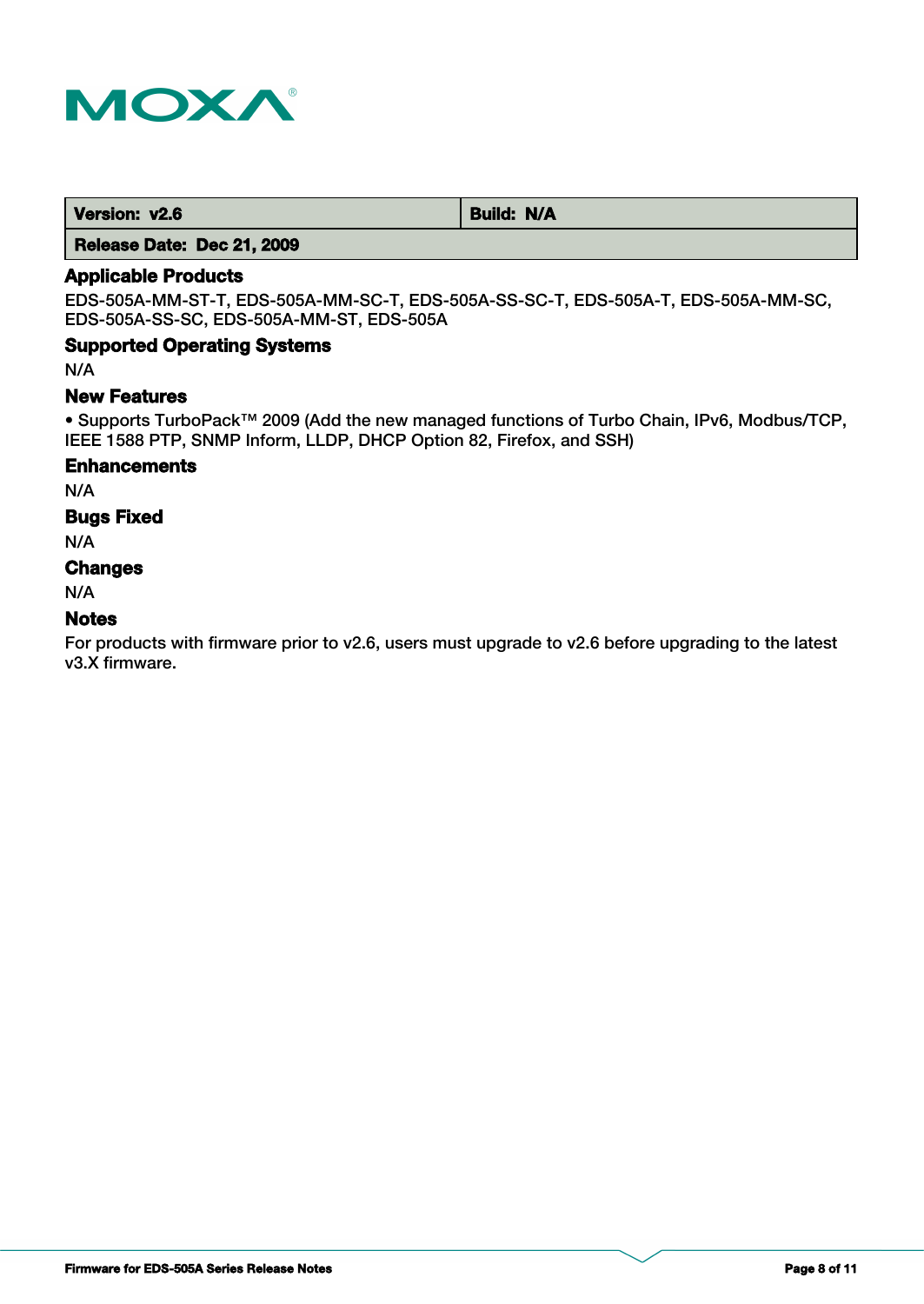

 **Version: v2.1 Build: N/A** 

 **Release Date: N/A**

## **Applicable Products**

EDS-505A

## **Supported Operating Systems**

N/A

#### **New Features**

- Added new Turbo Ring ("Turbo Ring V2") function.
- Added new Ring Coupling function.
- Added Daylight Saving function.

## **Enhancements**

N/A

## **Bugs Fixed**

N/A

## **Changes**

N/A

## **Notes**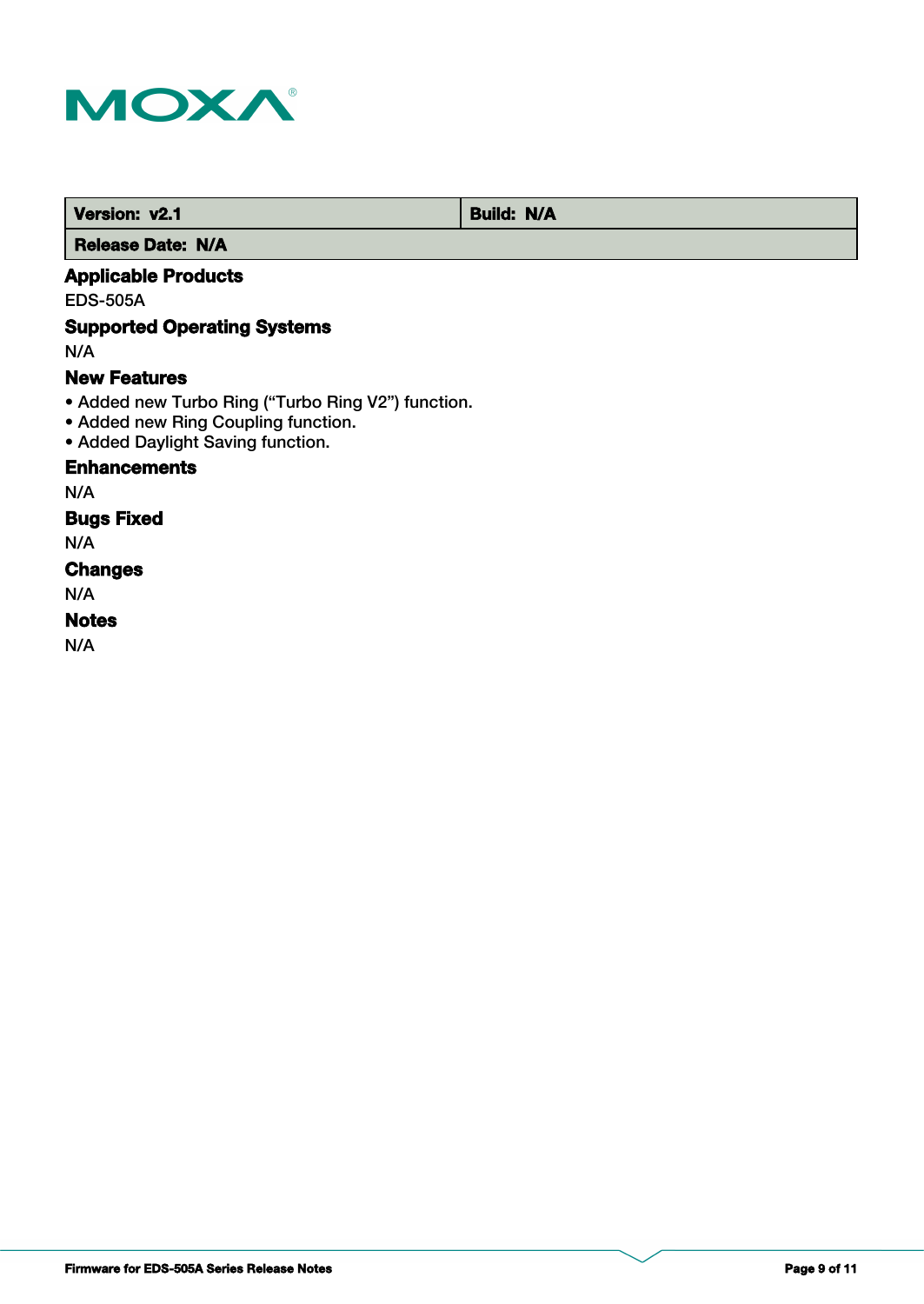

 **Version: v1.3 Build: N/A** 

 **Release Date: N/A**

## **Applicable Products**

EDS-505A

## **Supported Operating Systems**

N/A

#### **New Features**

- Added Syslog function.
- Added Restart function.

### **Enhancements**

N/A

## **Bugs Fixed**

N/A

#### **Changes**

N/A

## **Notes**